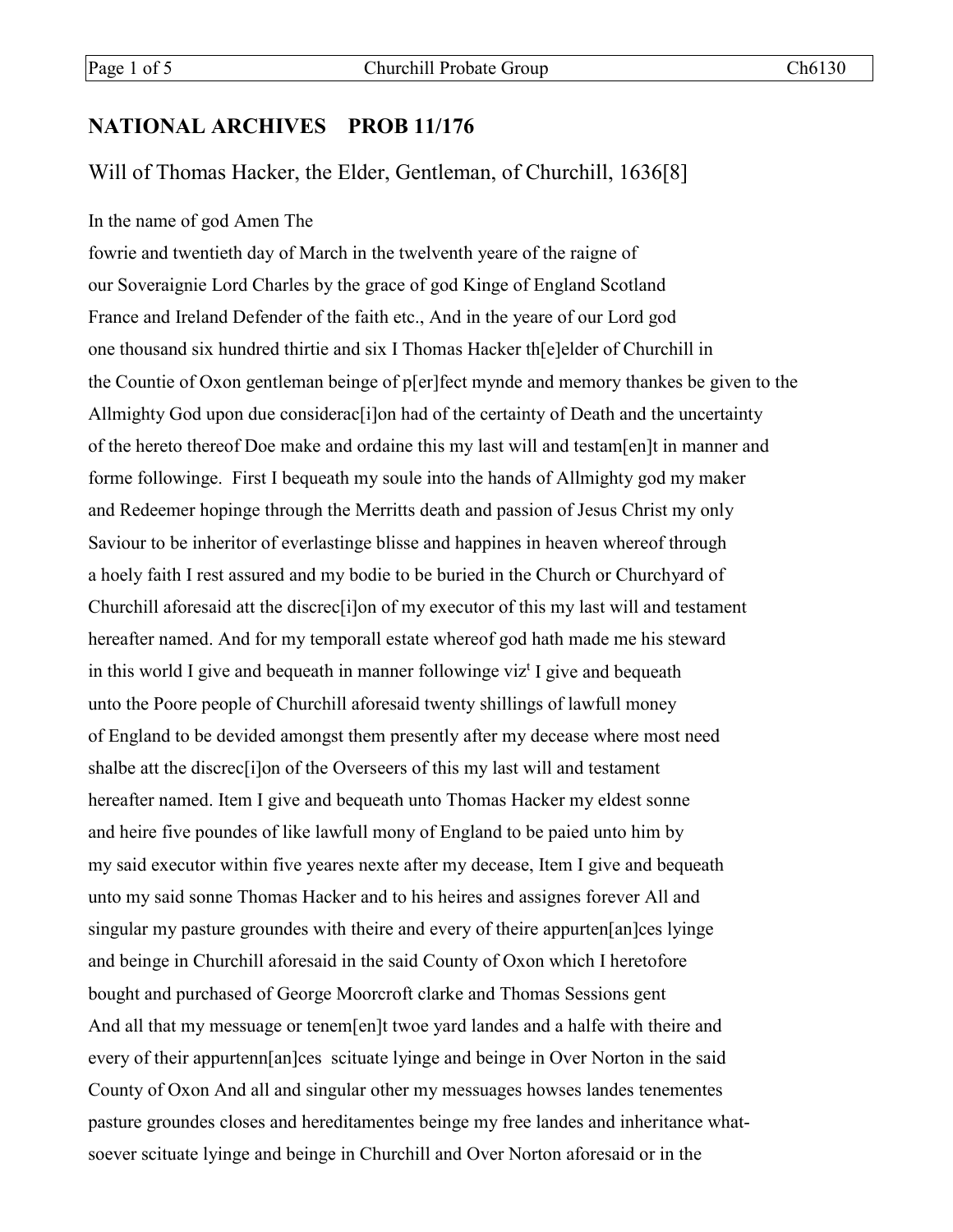### Page 2 of 5 Churchill Probate Group Ch6130

p[ar]ishe of Chippingnorton in the said County of Oxon when he the said Thomas Hacker my sonne shall accomplishe and be of the full age of twenty and one yeares and not before Provided allwaies and <sup>my</sup> will is that my said sonne Thomas Hacker his heires or assignes shall within twoe yeares nexte after he the said Thomas my sonne shall accomplishe and be of the full age of twentie and one yeares well and truly content and pay or cause to be paied unto John Hacker my youngest sonne or his assignes The full some of one hundred poundes of lawfull mony of England out of the issues and proffittes of my said messuags groundes landes hereditamentes and premisses soe as aforesaid given and bequeathed unto my said sonne Thomas and after that if my said sonne Thomas Hacker his heires or assignes doe not well and truly content and pay or cause to be paied unto my said sonne John Hacker or his assignes the said some of one hundred poundes and everie partt thereof accordinge to the true meaninge aforesaid then my Will is the said estate righte title and interest of him the said Thomas my sonne of in and to all my said messuages or tenement twoe yard landes and a halfe with their and every of their appurten[an]ces in Over Norton aforesaid And all and singular other my said messuages howses landes tenam[en]tes closes and hereditamentes whatsoev[er] in Overnorton aforesaid or in the parrishe of Chippingnorton aforesaid soe to my said sonne Thomas bequeathed shalbe utterly voide frustrate Determyned and of non effecte or force in lawe And that then I give and bequeath All my said messuage tenement twoe yard land and a halfe with th[e] appurten[an]ces in Overnorton aforesaid And all other my said messuages howses landes tenem[en]tes Closes and hereditamentes in Over Norton aforesaid or in the parrishe of Chipping Norton aforesaid unto my said sonne John Hacker and his assignes for and duringe the tearme of tenn yeares to beginn twoe yeares nexte after my said sonne Thomas shall accomplishe and bee of the of the full age of twenty and one yeares Item I give and bequeath unto my said sonne John Hacker All my messuages or tenem[e]ntes howses landes closes and hereditam[er]tes whatsoever with theire and every of theire and every of their appurten[an]ces scituate lyinge and beinge in Charlbury in the said County of Oxon forthwith after my decease Item I give and bequeath unto my said sonne John Hacker his heires and assigues forever All my messuage or tenem[en]t six Cottages twoe yard land and three quartenes of a yard land with their and every of theire appurtenn[an]ces scituate lyinge and beinge in <sup>in</sup> Askott Underwhichwood and Shipton underwhichwood or in either of them [*in the margin*] in the said Countye of Oxon and all other my messuages howses closes land & tentem[e]ntes and hereditaments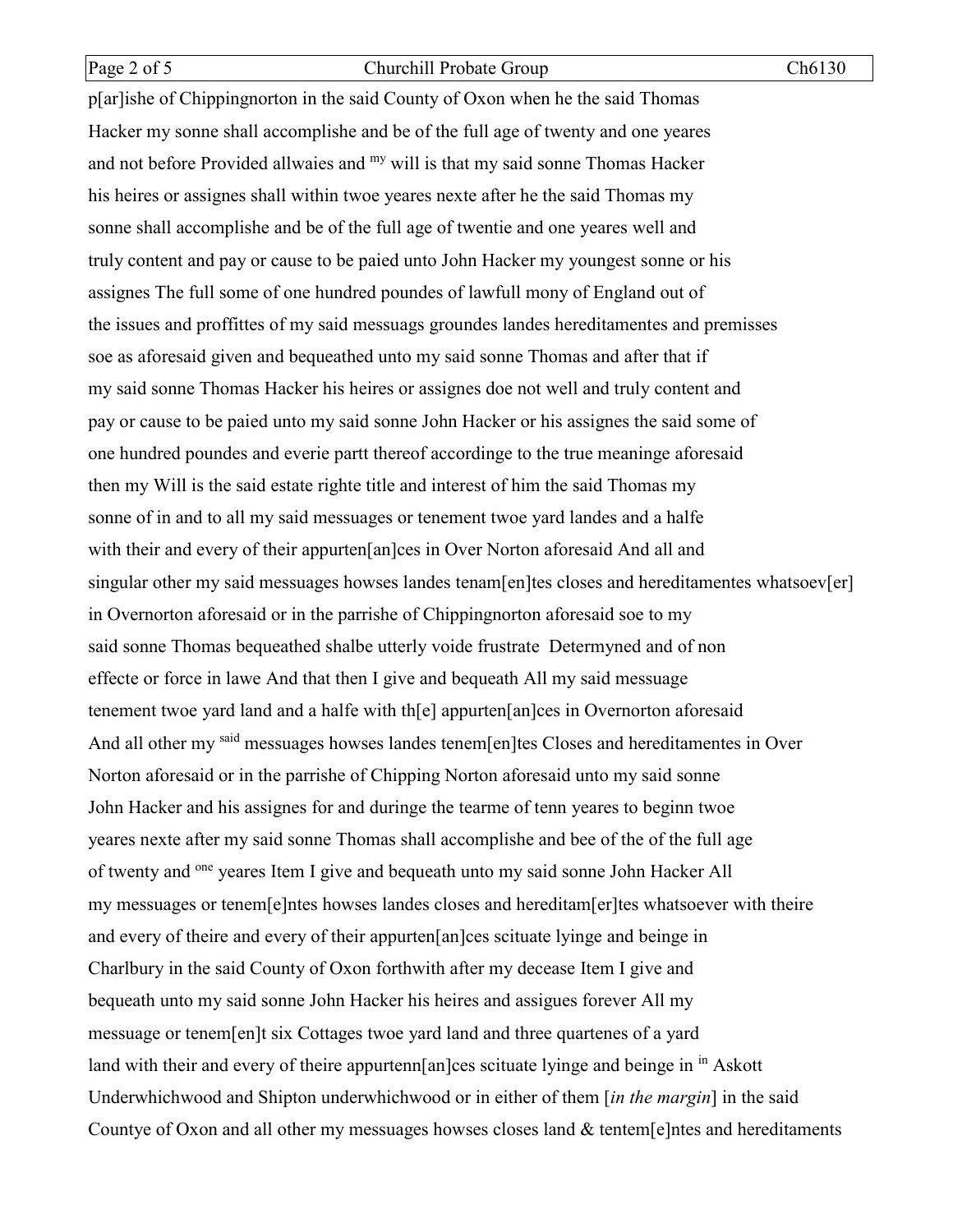### Page 3 of 5 Churchill Probate Group Ch6130

whatsoev[er] in Askott Underwhichwood and in Shipton Underwhichwood or in either of them when he the said

John Hacker my sonne shall accomplishe and bee of the full age of twenty and one yeares and not before; Item I give and bequeath unto Anne Hacker my eldeste daughter the full some of five hundred poundes of lawfull mony of England to be paied unto her when shee shall accomplishe and be of the full age of sixteene yeares, And unto Dorathy Hacker my second daughter the full some of five hundred poundes of like lawfull mony to be paied unto her when shee shall accomplishe and bee of the full age of sixteene yeares, and unto Elizabeth Hacker my youngest daughter the full some of five hundred poundes of like lawfull mony to bee paied unto her when shall accomplishe and be of the full age of sixteene yeares And if anie of my said three daughters shall happen to dep[ar]te this mortall life before they shall accomplishe and bee of the full age of sixteene yeares then my Will is that her or theire said legacie soe dyinge shall remaine and be paied unto the Survivo[r]or Survivo[rs] of my said Daughters then beinge Provided Allwaies and my Will and true meaninge is that if anie of my Daughters shall happen to intermarry without the consent of my executor and Overseers of this my last will and testem[en]t hereafter named Then such of my said daughter soe intermarryinge without consent as aforesaid shall have of theire said severall legacies only the some of three hundred poundes apeece, And the residue of theire said severall legacies of five hundred poundes apeece shall remaine unto the rest of my said daughters. Item I give and bequeath unto Anne Hacker my kinde and lovinge wife and her assignes, All and singular my messuages Cottages or tenem[en]tes landes pasture groundes closes and hereditamentes whatsoever with theire and everie of their apputenn[an]ces in Shipton Underwhichwood Askott Underwhichwood Churchill Over Norton and in the parish of Chipping Norton aforesaid or in any of them soe given and bequeathed unto my said sonnes or either of them as aforesaid untill my said sonnes shall accomplishe theire severall ages of twenty and one yeares for the payment of my said daughters severall legacies and for the better maintenance and livelyhood of my said wife. And for the maintenance and breding upp of my said Children duringe theire Minorities beinge all of them very yong and of tender yeares. And my Will and true meaninge is that my said sonns nor either of them shall enter into my said messuages Cottages or tenemenes landes pasture groundes Closes and hereditam[en]ts in Shipton underwhichwood Askott underw[hi]chwood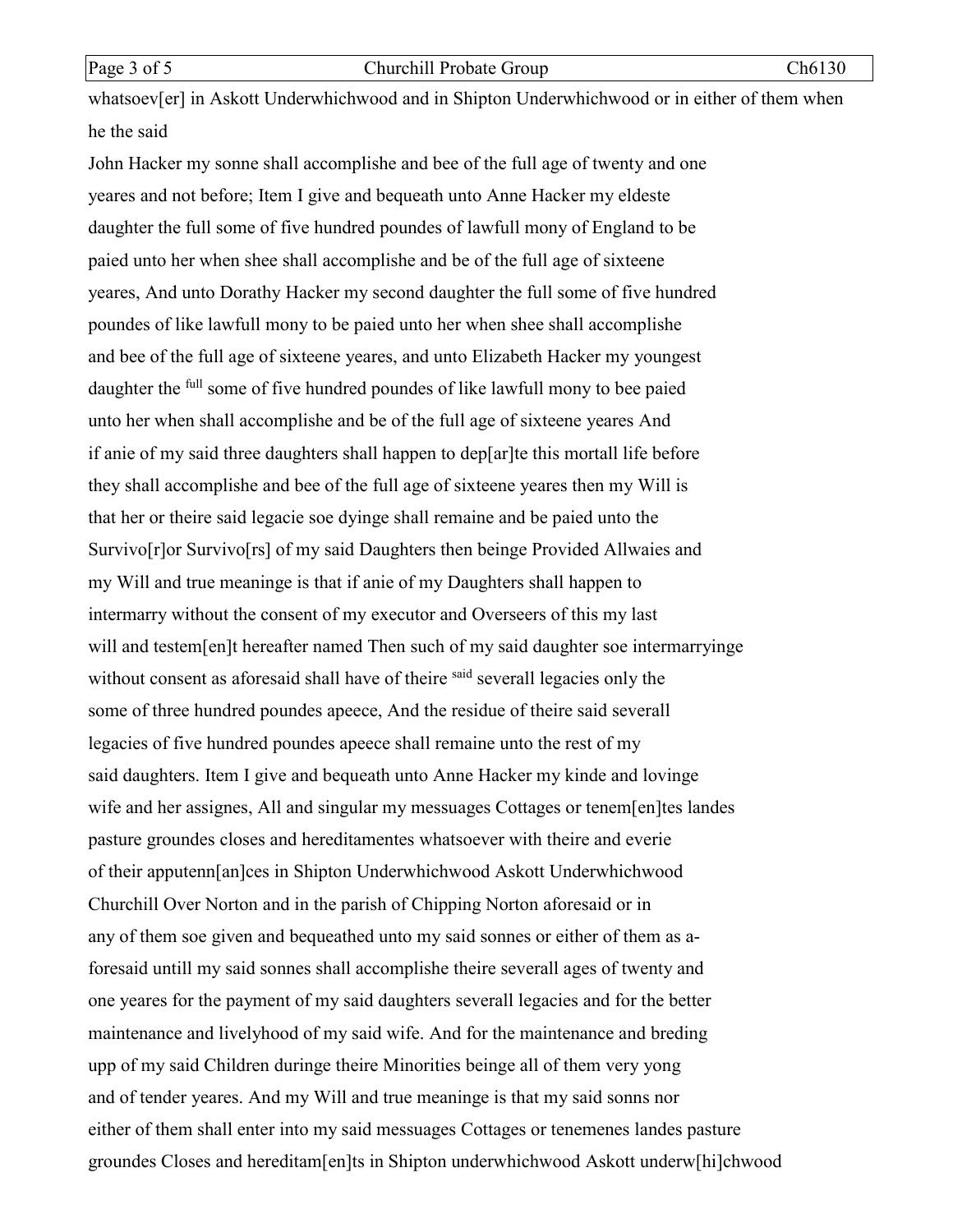## Page 4 of 5 Churchill Probate Group Ch6130

Churchill Over Norton and in the parrishe of Chipping Norton or in any of them or take or remove anie of the rentes issues and proffittes thereof untill they shall accomplishe theire severall ages of twenty and one yeares. Item I give and bequeath unto my godsonne Thomas Shurley sonne of Thomas Shurley twenty shillings of lawfull mony of England to be paied unto him within three monethes nexte after my decease, And all the rest and residue of my goodes cattell Chattles mony and howsehold stuff whatsoever my debtes Legacies and funeral discharged I give and bequeath unto my said wife And I doe make and ordaine her sole executrix of this my last will and testam[e]nt And I doe desire my said wife after my decease to be an humble suitor unto the right honourable the Master and Councell of the Kinges Masjes lties most honosural ble? Court of Wardes and liveries for or the wardshipp of

the body and landes of my said sonne and heire which I humbly beseech theire [*?*]to bee pleased to grante unto her to the only use and benefitt of my said sonne and heire And I doe make and ordaine my welbeloved freinds John Rawlyns and Thomas Shurley th[e]elder Overseers of this my last will and testament And for theire paines and care to bee taken to se this my last will and testam[en]t truly p[er]formed I give unto them twentie shillings apeece In Witnes whereof I the said Thomas Hacker have hereunto sett my hand and seale the day and yeare first above written Thomas Hacker the elder his marke X

[*in margin*] This was to be pronounced the last will and testam[en]t of the said Thomas Hacker th[e]elder in the p[resen]tes of us Ba Parris Jo[hn] Rawlins Thomas Shurley th[e]elder his marke Phillip Tapan Thomas Hathaway

Bee it Knowne unto all men by these presentes that whereas I

Thomas Hacker th<sup>[e]</sup>elder of Churchill in the County of Oxon gent [made] made my last will and testament in writinge bearinge date the fowre and twentieth daie of March last past before the date of these presentes NOWE foreasmuch as I have changed my mynde touching certaine thinges, And for the concerninge all other thinges in my said will men[ci]oned other than such as I shall not not hereby otherwise dispose of I doe by this present Codicill confirme and ratifie my said last will And first whereas I have by my said will given and bequeathed unto my children certaine legacies and porc[i]]ons therein menct[i]oned And have nominated Anne my lovinge wife sole executrix thereof, My will is nowe that if it shall happen my said wife to Marry att anie time after my decease then I give and bequeath unto my sonnes Thomas Hacker and John Hacker and to my daughters Anne Hacker, Dorathy Hacker and Elizabeth Hacker the full some of Five hundred poundes of lawfull mony of England to be equally